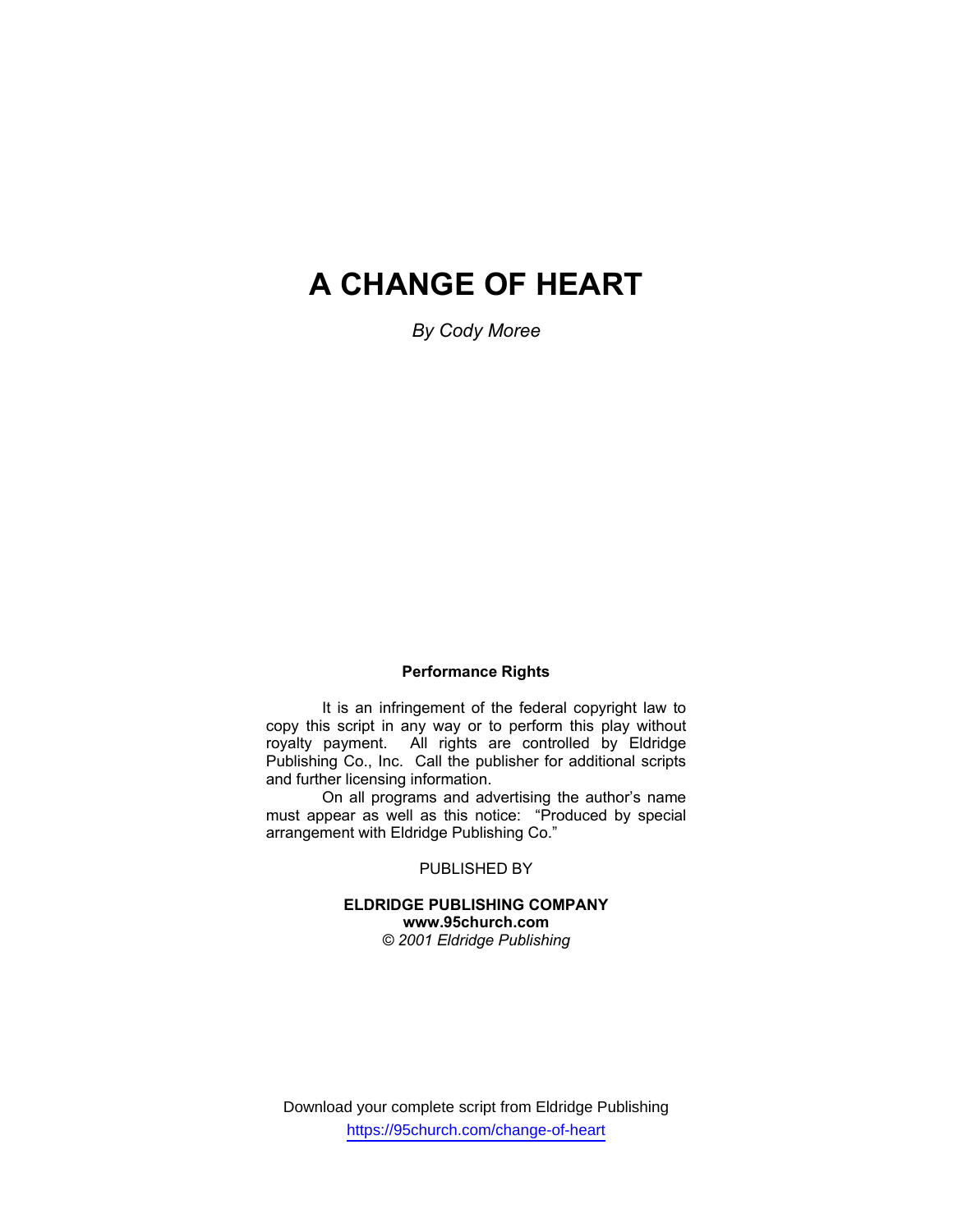*A Change of Heart - 2 -* 

## **DEDICATION**

*To Crickett - my wife, partner and friend. Thank you for always encouraging me to follow God's direction for my life, no matter where it might take us.* 

#### **STORY OF THE PLAY**

 Monica, a young lady, now faces a life or death situation as she learns she must have a heart transplant. What she doesn't know is that it is her spiritual heart that is in need of the most attention.

 Chase, a premed student, and Katie, who just landed her first nursing job, add humor as Monica's best friend, Shannon, helps her deal with the most serious issue anyone will ever face - a personal relationship with Jesus Christ.

 This one-act play is easily staged and produced. It is appropriate for all audiences and can be a very effective means of evangelism.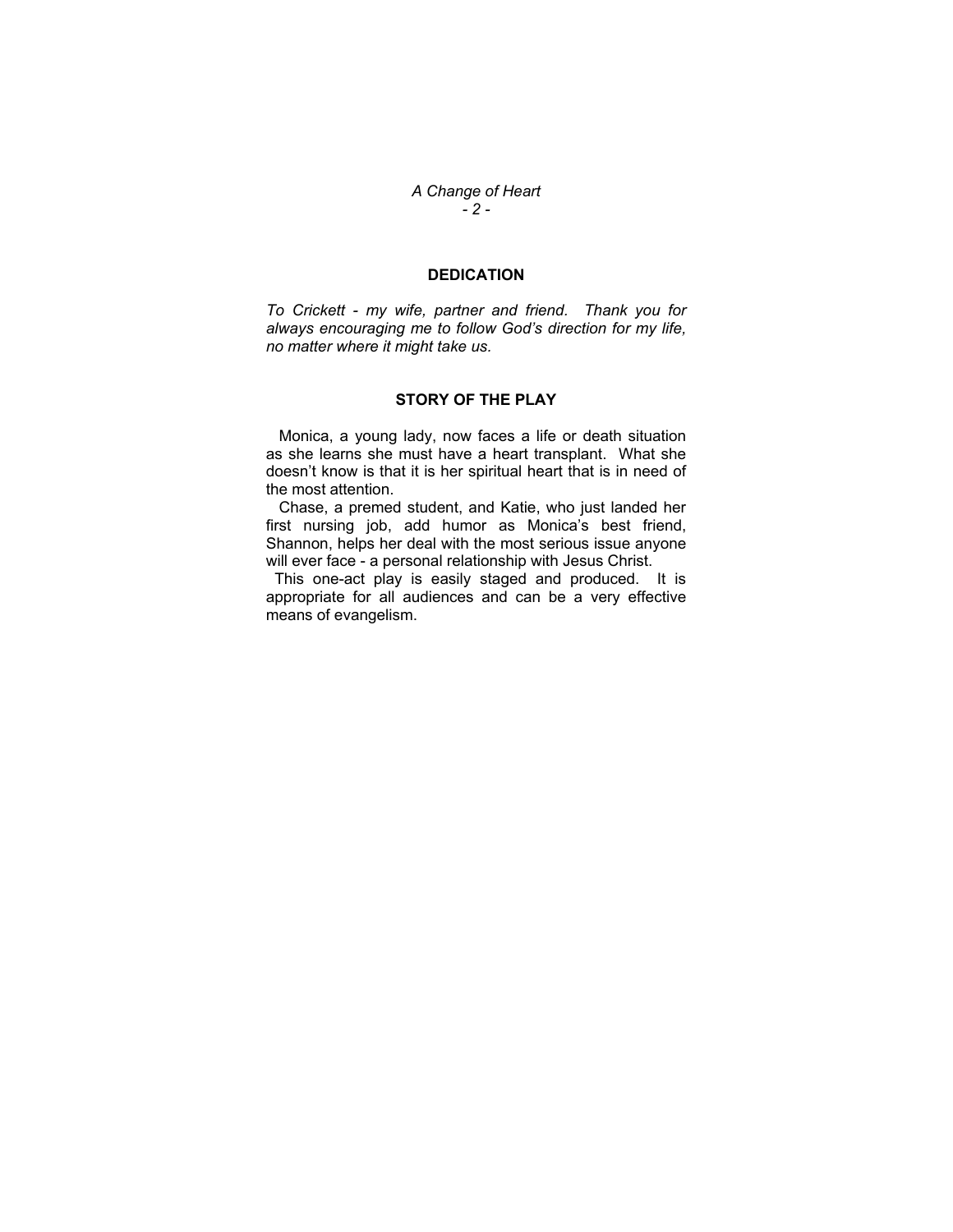## **CAST OF CHARACTERS**

*(2 m, 4 w, 1 flex)* 

- **MONICA:** A woman in her late twenties who's had a hard life. She was abandoned by her husband and is raising her young son alone. She has been ill most of her life, suffering from congestive heart failure.
- **SHANNON:** Also in her late twenties. Monica's coworker and best friend. She is probably the only person that Monica really trusts.
- **CHASE:** A man is his early twenties. He is a premed college student who supports himself by working as a hospital orderly. He is humorous and determined to brighten everyone's day.
- **KATIE:** A young nurse who has just landed her first nursing job. She is quite clumsy and extremely nervous.
- **MR. STERBAN:** An elderly man in a wheelchair. He is kind and wise, often sharing his wisdom whether you ask for it or not.
- **NURSE THOMAS:** A woman in her mid-fifties who is strictly business. She is the charge nurse on Monica's floor. **DR. WADE:** A cardiologist in his/her forties.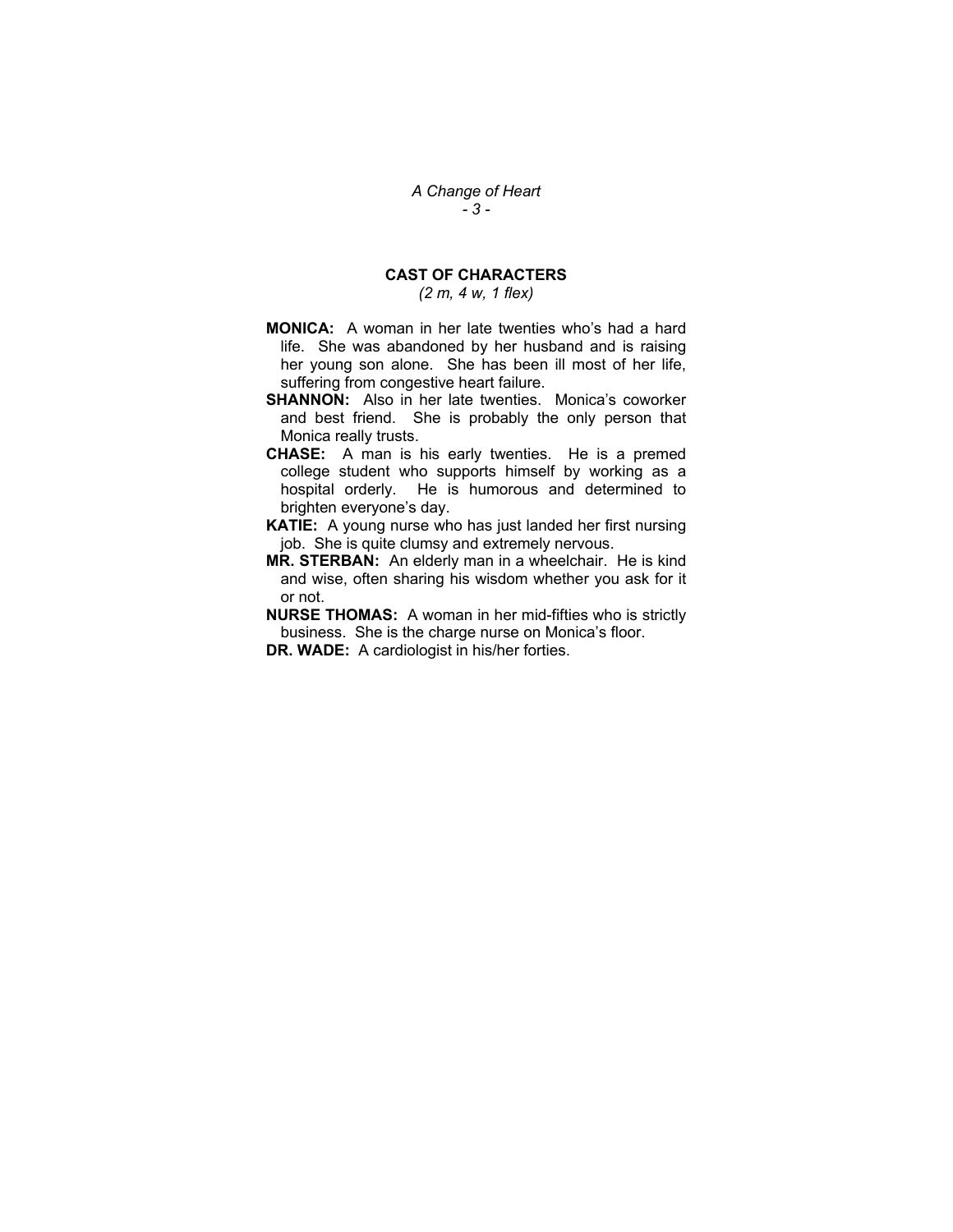## *A Change of Heart - 4 -*

## **SETTING**

Time: The present. Place: A hospital room.

#### **PROPS**

Call button, overcoat, purse, sack lunch, watches, bed pan, water pitcher and glass, box of tissue, hospital chart, wheelchair, magazine, Gideon Bible, tray of breakfast food, pizza in a box, tongue depressor, pills, potted plant.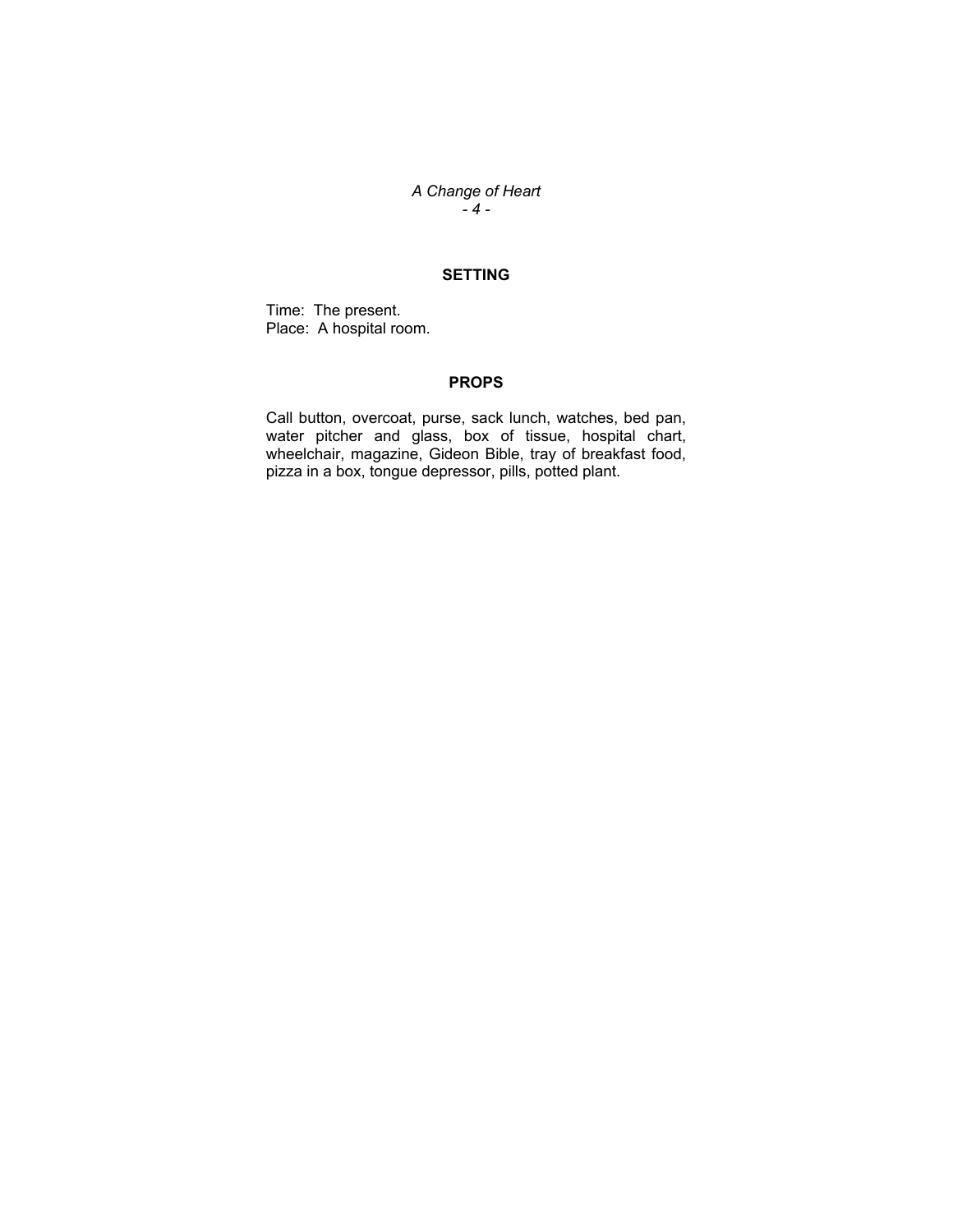## *A Change of Heart - 5 -*

#### **Scene 1**

*(AT RISE: The LIGHTS come up slowly on Monica's hospital room. SOUNDS of a hospital intercom system paging various medical personnel are heard. MONICA is trying to use the call button but it is not working.)* 

MONICA: *(Into call device.)* Nurse, nurse. Hello! *(Throws the call button.)* Stupid thing. *(SHE is coughing and short of breath.)* I love these places. I swear I could die right here and no one would know it for three days. Nurse!

*(KATIE enters wearing an overcoat, carrying a purse and sack lunch.)* 

KATIE: Ma'am, do you need some help?

MONICA: No. *(Very tired - almost gasps as SHE talks.)* I just like to see how long I can scream before I pass out.

KATIE: I'm sorry.

MONICA: Who are you?

KATIE: I'm, uh, I'm Katie.

MONICA: Do you work here?

KATIE: *(Very nervous.)* Yes. I mean, no. Well, yes - not. No. Yes!

MONICA: Is this multiple choice?

KATIE: *(Takes a very deep breath and tries to collect HERSELF.)* What I mean to say is that I do work here but not for another ... *(Looks at watch.)* twelve minutes.

MONICA: I see. And what kind of work will you do here ... in another twelve minutes?

KATIE: Chief of surgery?

MONICA: *(Worried.)* Excuse me!

KATIE: No, actually I'm a nurse. But they told us at nursing school that humor was a good way to make the patients feel better.

MONICA: Nursing school, huh? So today is not just your first day at this hospital, it's your first day at any hospital.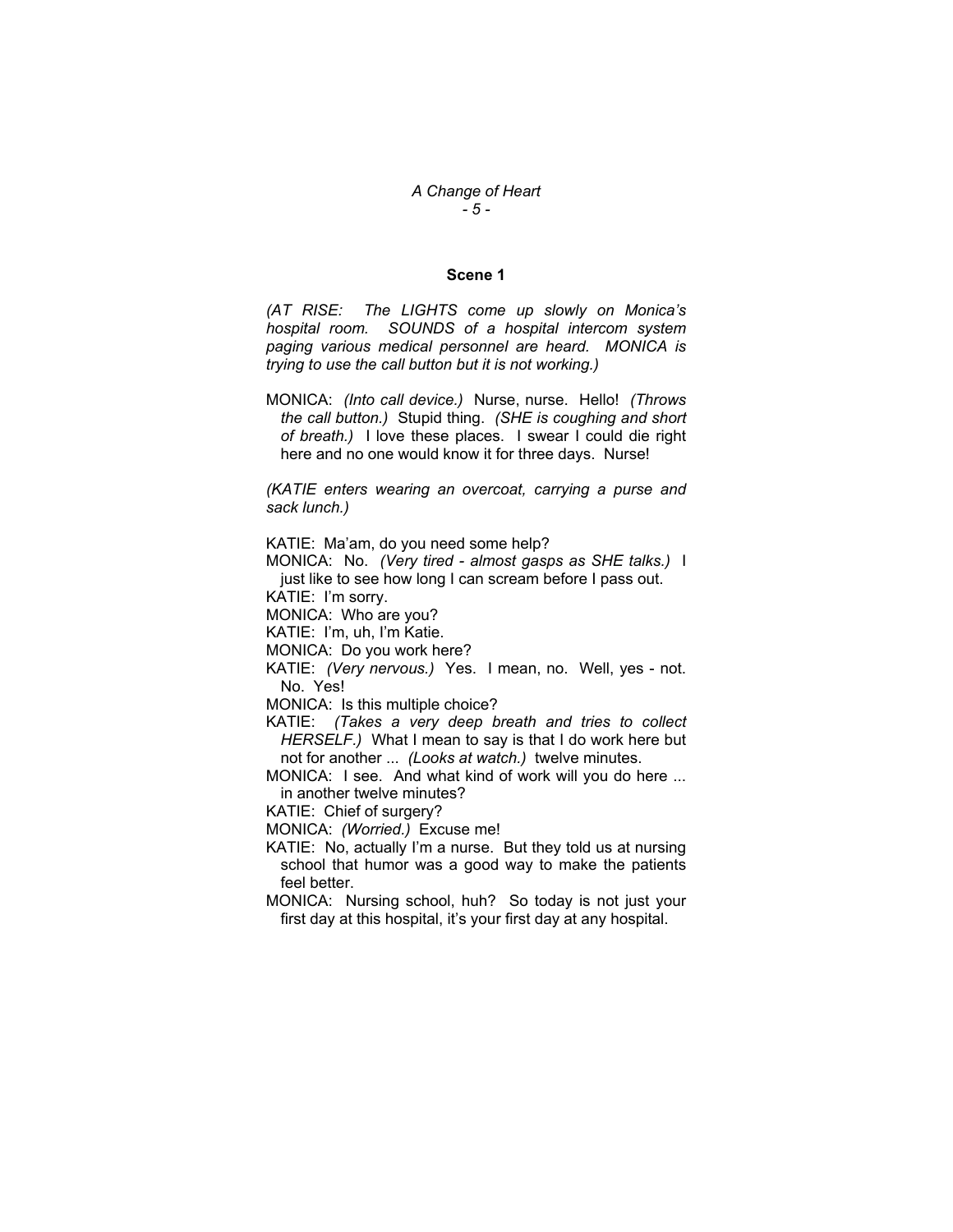## *A Change of Heart - 6 -*

KATIE: Well, yes, it is but *(Almost giving a speech.)* I graduated in the top ten per cent of my class and I have many field experiences and I come both prepared and dedicated to give you the best possible care.

MONICA: Are you trying to convince me or you? KATIE: Both.

- MONICA: Listen, Katie, when you do start to work, in another twelve minutes, do you think you could get someone to come and look at this call button. I'm really tired of screaming.
- KATIE: Here, let me look at it. *(SHE sets her purse and lunch on the hospital serving table.)* Sometimes it's just a loose connection. You just have to tap it. *(SHE begins to beat the device very hard on the night stand.)* Hello. *(Continues to hit the button.)* Hello, hello!

*(NURSE THOMAS enters. It is obvious that she is not happy with the situation. KATIE does not realize that she is in the room.)* 

#### NURSE THOMAS: I beg your pardon!

*(KATIE is so startled that she throws the call button and it hits MONICA on the head. As she turns around she hits the hospital serving tray, knocking off her purse, lunch, a bed pan and anything else that might happen to be on it. She begins to pick up the mess as she speaks to NURSE THOMAS, but the more she tries, the worse it becomes.)* 

- KATIE: Nurse Thomas. Hello, I'm Katie Statler. *(SHE attempts to shake hands with NURSE THOMAS but doesn't realize she is still holding the bed pan.)* I'm sorry. I'm the new LVN. Remember, I interviewed with you a couple of weeks ago.
- NURSE THOMAS: I am well aware of who you are. What I do not understand is what you are doing in this patient's room.
- KATIE: Well, you see *(SHE tries to explain but NURSE THOMAS interrupts.)*